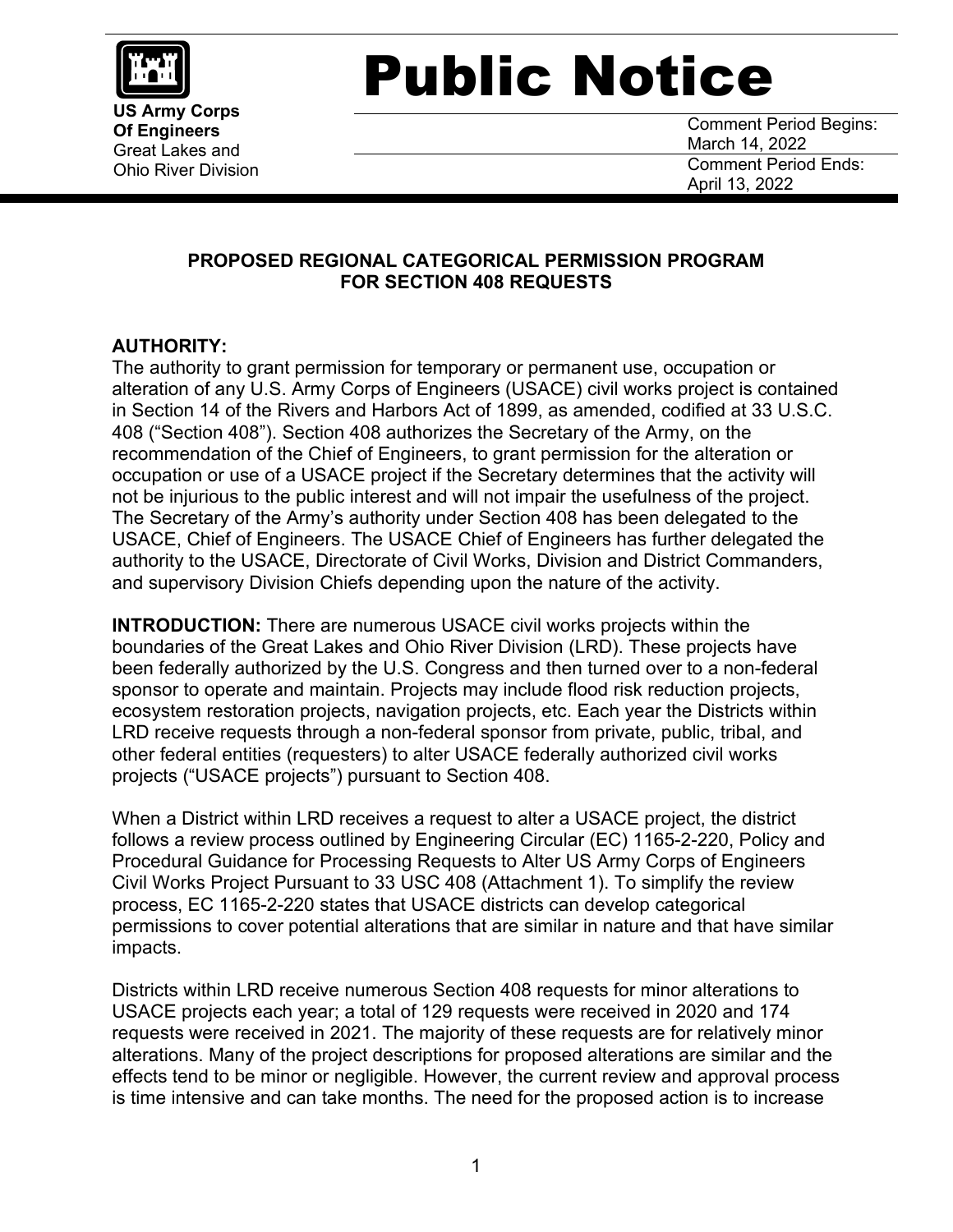efficiencies in the review process of Section 408 requests for minor alterations to USACE federal projects.

Districts within LRD propose to implement a categorical permission in order to create efficiencies in the review process for Section 408 requests for minor alterations to USACE projects within the civil works boundaries LRD.

**ALTERNATIVES:** The decision options are: 1) No Action Alternative: continue with the current process of reviewing and making decisions on Section 408 requests individually, as described in EC 1165-2-220, or 2) Preferred Alternative: approve a categorical permission to cover potential alterations that are similar in nature and have similar impacts.

**SCOPE OF THE DECISION:** LRD's area of responsibility covers a wide geographic area and includes all or portions of the following states: Alabama, Georgie, Illinois, Indiana, Kentucky, Maryland, Michigan, Minnesota, Mississippi, New York, North Carolina, Ohio, Pennsylvania, Tennessee, Virginia, West Virginia, and Wisconsin (Attachment 2). The geographic scope of the decision to be made is limited to USACE federal projects within the following states in LRD's boundaries: Illinois, Indiana, Kentucky, Michigan, New York, Ohio, Pennsylvania, Tennessee, Virginia, West Virginia, and Wisconsin. The decision does not apply to civil works projects within the following states in LRD's boundary — Alabama, Georgia, North Carolina, Maryland, Minnesota, Mississippi, and Virginia — or to any other USACE Division. The decision only applies to federally authorized levees, channel modification projects, ecosystem restoration projects, dredging projects, and navigation projects. The temporal scope of the decision to be made is for five years; after five years the decision would be reevaluated and may be renewed or revised, if appropriate.

**PROPOSED CATEGORICAL PERMISSION:** The proposed categorical permission would encompass a list of potential alterations that are similar in nature and have similar and minor impacts. If an environmental assessment (EA) or environmental impact statement (EIS) is needed for the National Environmental Policy Act (NEPA) documentation of a proposed alteration, then the proposed categorical permission would not apply and the Section 408 request would be reviewed and a decision made following the current process described in EC 1165-2-220.

In order to the categorical permission to apply, a Section 408 request must incorporate standard mitigation measures and best management practices into the project plan. Projects would be required to minimize disturbance to surrounding vegetation, return disturbed areas to pre-project conditions, remove spoils, control storm water runoff and erosion, and not to exceed federal *de minimis* levels of criteria air pollutants or precursors.

The proposed categorical permission would encompass the following types of alterations: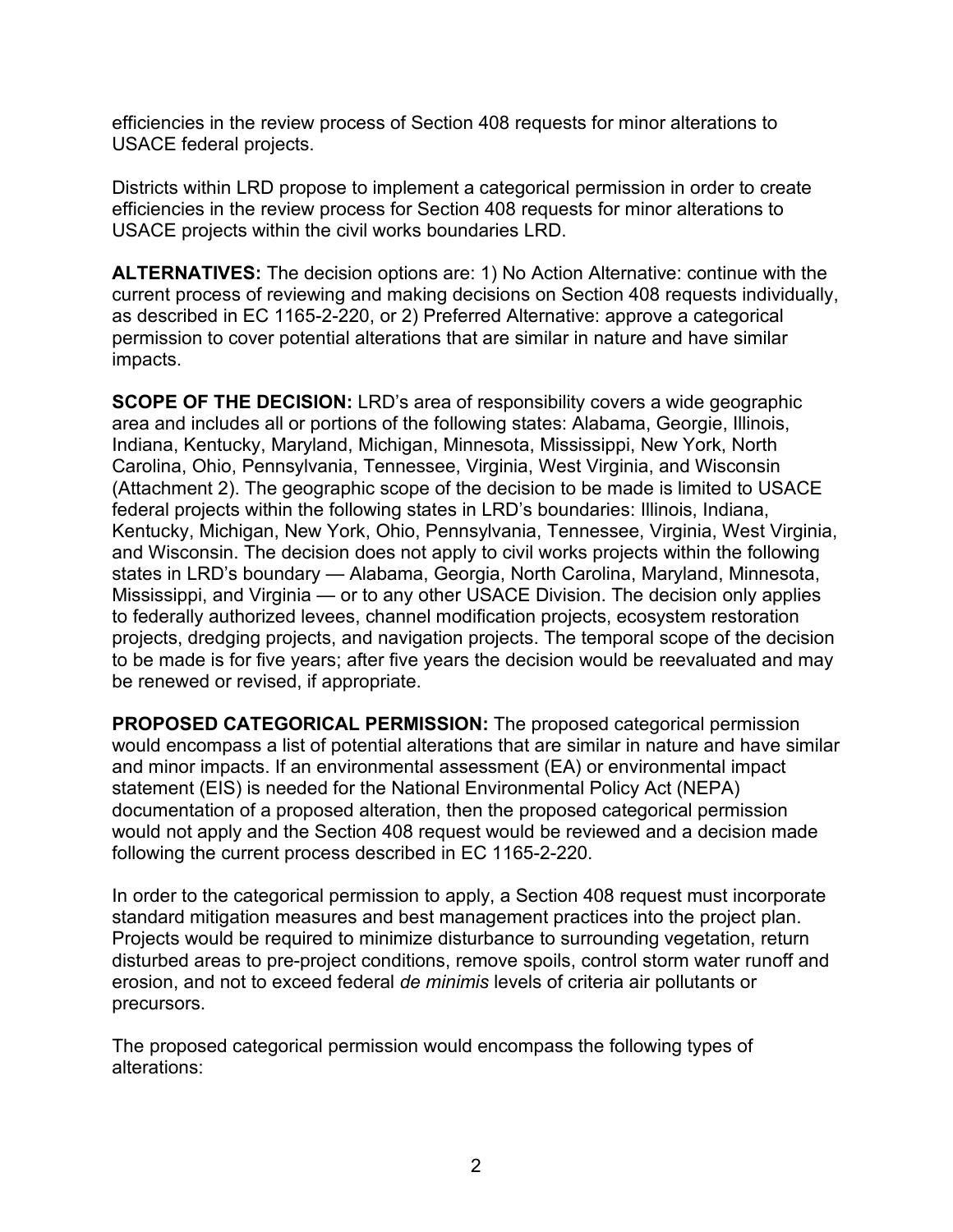- 1. **Utility Line Activities:** Alterations under this category are activities (including necessary for temporary access) related to the installation, replacement, maintenance, or abandonment of utility lines (including electric lines, telecommunication lines, lines for water and other substances, and excluding oil and natural gas pipelines) such as:
	- **Overhead pipes and cables** (including stabilizing guy wires and anchors and other related work);
	- **Underground pipes and cables** (including pipes, cables, and conduits installed via directional drilling, boring, tunneling, cut-and-fill, open trench, water jet, and similar techniques); and
	- **Related utility appurtenances** (including headwalls, pipe slip-lining, corrosion prevention devices, backflow prevention devices, outfalls, intakes, fish screens, etc.).
- 2. **Vertical Drilling Activities:** Alterations under this category include activities related to the installation, development, maintenance, and abandonment of vertical features such as:
	- **Geophysical or geotechnical investigations and borings**;
	- **Measurement devices** (including monitoring wells, piezometers, etc.); and
	- **Foundations** (including piles, caissons, drilled shafts, and footings).
- 3. **Development Activities:** Alterations under this category include activities related to residential, commercial, or institutional developments with a total project land disturbance of one acre or less, such as:
	- **Simple buildings** (including appurtenances such as dumpster/trash areas, decks, patios, storage containers, and storage sites);
	- **Decorative, recreational, or aesthetic features** (including shelters, sheds, outbuildings, signage/billboards, lighting, pools, small ponds, fire pits, sculptures, fencing, cattle crossings, and simple retaining walls);
	- **Access structures** (including stairs, ramps, walkways, gangways, landings, and pads);
	- **Landscaping activities** (including trees, bushes, and other vegetation, and soil grading, fill, and other structural geo-forming);
	- **Stormwater control features** (including catch basins, energy dissipation measures, and other best management practices); and
	- **Related temporary construction activities** (including staging areas, borrow areas, stockpiles, access roads).
- 4. **Linear Transportation Activities:** Alterations under this category include activities related to the construction, maintenance, modification, or removal of linear transportation projects, such as:
	- **Simple roads and driveways** (including crossings, culverts, roadway markings, guard railings, ramps, noise barriers, shoulders, sidewalks);
	- **Simple bridges** (including pedestrian, recreational, vehicular, railroad); and
	- **Recreational trails** (including pedestrian, bicycle, other off-road vehicles).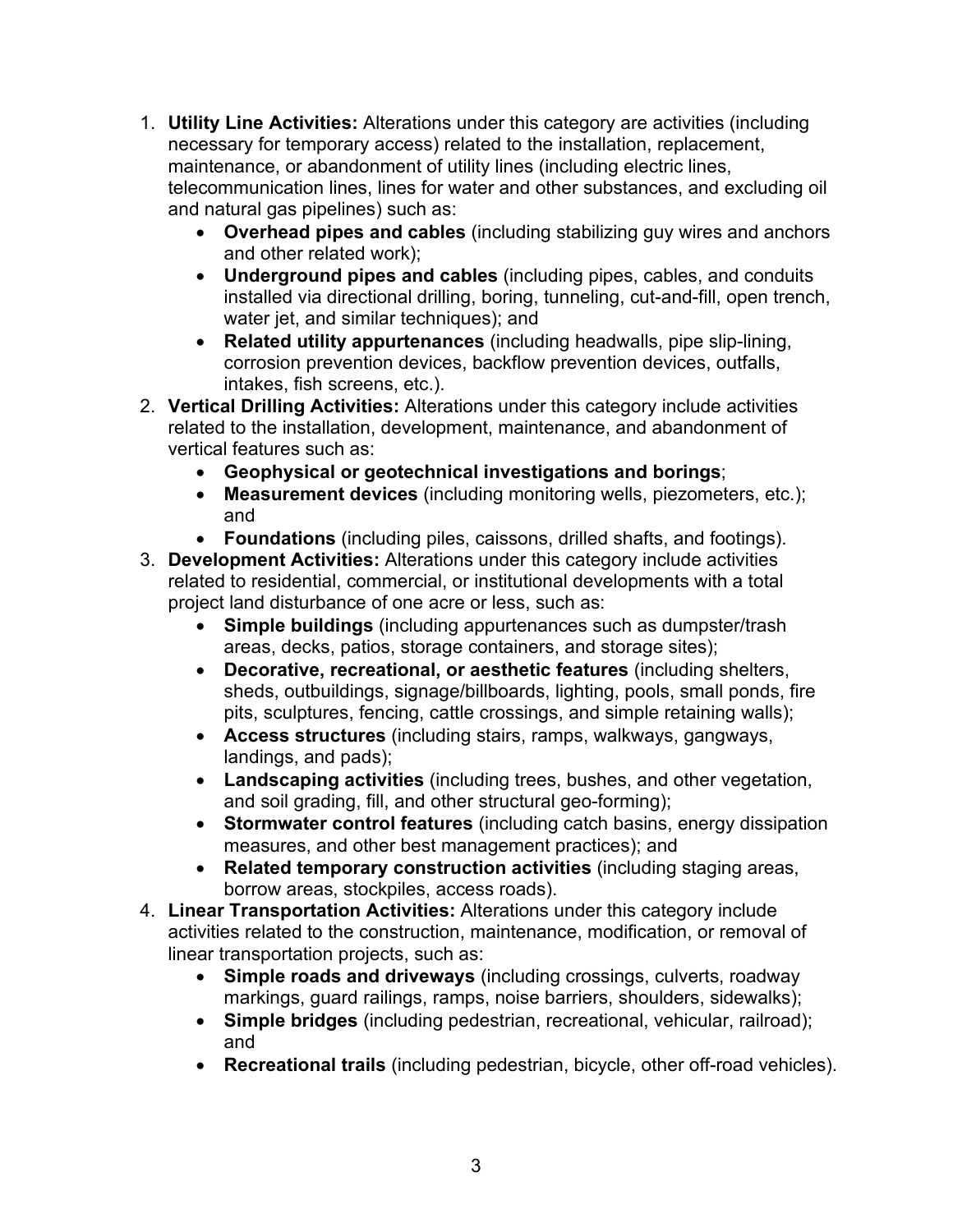- 5. **Water-Based Activities:** Alterations under this category include activities related to the installation, maintenance, replacement, modification, and removal of activities incident to water-related development, such as:
	- **Access structures** (including piers, decks, mooring buoys and dolphins, boat hoists, boat storage);
	- **Protective structures** (including dolphins, fenders, piles);
	- **Aids to navigation**;
	- **Bank stabilization** (including revetments, bulkheads, biotechnical practices) no greater than 1,000 feet in length along the bank;
	- **Removal of wrecks and obstructions**; and
	- **Maintenance dredging** to previously authorized depths or controlling depths for ingress/egress, whichever is less.
- 6. **Operations, Maintenance, and Safety Improvements to Federal Projects:** Alterations under this category include activities proposed by a third-party to improve features of a USACE Civil Works Project, such as:
	- **Safety measures** (including railings, guardrails, handrails);
	- **Drainage and erosion control improvements** (including ditches, interior drainage pipes, and riprap or other hard stabilization techniques);
	- **Instrumentation and automation** (including Supervisory Controls and Data Acquisition [SCADA], automation of gates and project features); and
	- **Activities to improve or maintain the level of protection** (including minor raising of a flood wall/levee in order to meet FEMA accreditation requirements, per 44 CFR 65.10(b)(1), seepage and stability berms, permanently abandon obsolete structures).
- 7. **Activities Meeting a USACE Categorical Exclusion from NEPA:** Alterations under this category include activities meeting the USACE-promulgated categorical exclusion from the National Environmental Policy Act (NEPA), such as:
	- **Activities listed in 33 CFR 230.9**; and
	- **Activities listed in 33 CFR 325 Appendix B**.
- 8. **Ecosystem Enhancement Activities:** Alterations under this category include activities with a primary purpose of restoration, establishment, or enhancement of the environment, such as:
	- **Habitat improvement activities** (including green breakwaters and other fish habitat structures, bird nesting features, floating gardens, reestablishment of aquatic vegetation); and
	- **Research and monitoring devices** (including wildlife tracking equipment, observation blinds).
- 9. **Resolution of Enforcement Actions:** Alterations under this category include activities remaining in place that altered a USACE Civil Works project without authorization, and/or activities undertaken for mitigation, restoration, or environmental benefit in compliance with:
	- (i) The terms of a final written **Corps non-judicial settlement agreement** resolving a violation of Section 14 of the Rivers and Harbors Act of 1899; or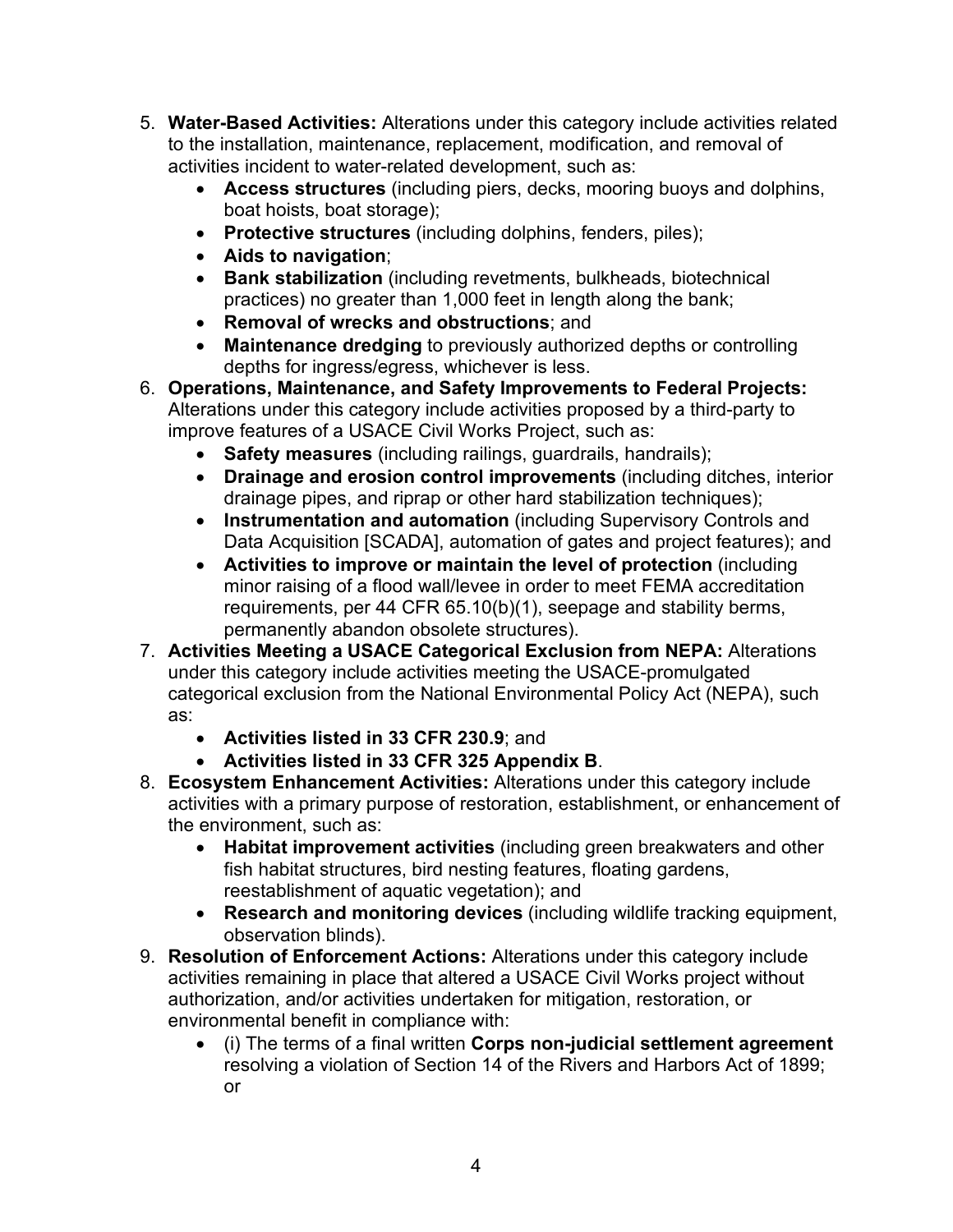- (ii) The terms of a final **Federal court decision, consent decree, or settlement agreement** resulting form an enforcement action brought by the United States under Section 14 of the Rivers and Harbors Act of 1899; or
- (iii) The terms of a **final court decision, consent decree, settlement agreement, or non-judicial settlement agreement resulting from a natural resource damage claim** brought by a trustee or trustees for natural resources (as defined by the National Contingency Plan at 40 CFR subpart G) under Section 311 of the Clean Water Act, Section 107 of the Comprehensive Environmental Response, Compensation and Liability Act, Section 312 of the National Marine Sanctuaries Act, section 1002 of the Oil Pollution Act of 1990, or the Park System Resource Protection Act at 16 USC 19jj, to the extent that a Corps Section 408 permission is required.

**ENVIRONMENTAL IMPACTS OF PROPOSED ACTION:** The District's within LRD propose to implement a categorical permission that, in accordance with EC 1165-2-220, would simplify the review process for Section 408 requests for minor alterations to USACE projects. The Districts within LRD have determined that, in compliance with NEPA, a programmatic EA will be prepared. As the implementation of the categorical permission would not involve any on-the-ground work, there are no anticipated direct effects to environmental resources resulting from the programmatic decision at hand. Although the categorical permission would be for a variety of alteration types that individually could result in impacts to resources, it is important to note that the decision to be made on the categorical permission would not authorize any specific Section 408 requests or any on-the-ground work. If the proposed categorical permission is approved, future Section 408 requests would be individually reviewed to determine if they fit under the categorical permission.

Under the proposed categorical permission each individual Section 408 request would be evaluated on a case-by-case basis for compliance with all applicable environmental laws. Additionally, adequacy of the existing NEPA documentation (a programmatic EA for the categorical permission) would be verified for each individual Section 408 request. If the existing NEPA documentation is not adequate, a separate NEPA analysis would be conducted. Section 408 requests for alterations that are not described in the categorical permission (see descriptions above) or that do not adhere to the standard mitigation measures would be evaluated using the current review process for an individual request as described in EC 1165-2-220.

Although the decision on whether or not to implement the proposed categorical permission would not have direct impacts on resources, the types of alterations described under the proposed categorical permission have the potential to impact a number of different resources. Resources that could potentially be affected by these types of alterations include aesthetics, air quality, cultural resources, fish and wildlife, floodplains, invasive species, noise, physiography/soils, recreation, threatened and endangered species, transportation/traffic, vegetation, water quality, and wetlands. It is